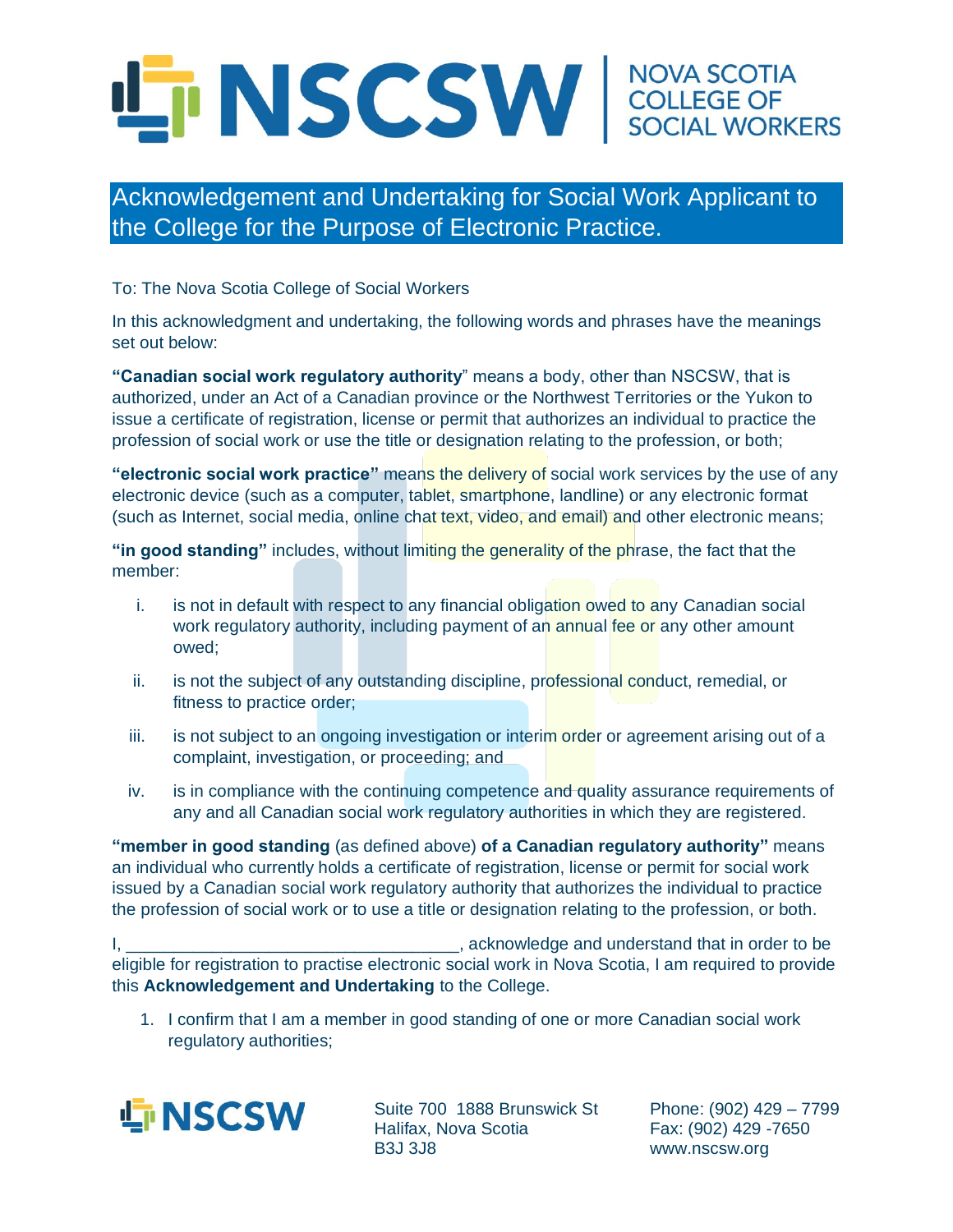

- 2. I must continue to be a member of good standing of each Canadian social work regulatory authority of which I am a member in order to continue to be eligible to practise electronic social work in Nova Scotia;
- 3. I undertake and agree that:
	- a) I shall restrict my practice in Nova Scotia exclusively to electronic social work practice as defined above to clients in Nova Scotia delivered from a Canadian jurisdiction other than Nova Scotia;
	- b) The following information will be posted to the College's online and public Social Worker Registry register:
		- i. the restriction on my practice described in this acknowledgement and undertaking:
		- ii. the date of which the practice registration took effect: and
		- iii. the date on which the practice restriction expires, if applicable, and each Canadian social work regulatory authority in which I am registered as a social worker;
	- c) If I seek to renew my electronic social work practice registration with NSCSW, I shall ensure that any Canadian social work regulatory authority in which I am registered as a social worker will provide NSCSW with a completed [verification](https://nscsw.org/wp-content/uploads/2020/10/Transfer-Jurisdiction-Verification-Form.pdf)  [form,](https://nscsw.org/wp-content/uploads/2020/10/Transfer-Jurisdiction-Verification-Form.pdf) no later then December 31st of each calendar year;
	- d) I shall notify the NSCSW Registrar in writing within 5 days of any of the following events:
		- i. if my registration, license and/or permit issued by a Canadian social worker regulatory authority expires;
		- ii. if I am no longer in good standing as defined above with any Canadian social work regulatory authority; or
		- iii. if my registration, license and/or permit has been cancelled, suspended or revoked by any Canadian social work regulatory authority.
- 4. I acknowledge and understand that:
	- a) a breach of this acknowledgment and undertaking shall constitute professional misconduct and/or conduct unbecoming pursuant to the *Social Workers Act* and may result in the initiation of a complaint against me; and
	- b) as a electronic social work practice registrant, I am not eligible for election as a Council member or appointment to a statutory committee of the College.



Suite 700 1888 Brunswick St Halifax, Nova Scotia B3J 3J8

Phone: (902) 429 – 7799 Fax: (902) 429 -7650 www.nscsw.org